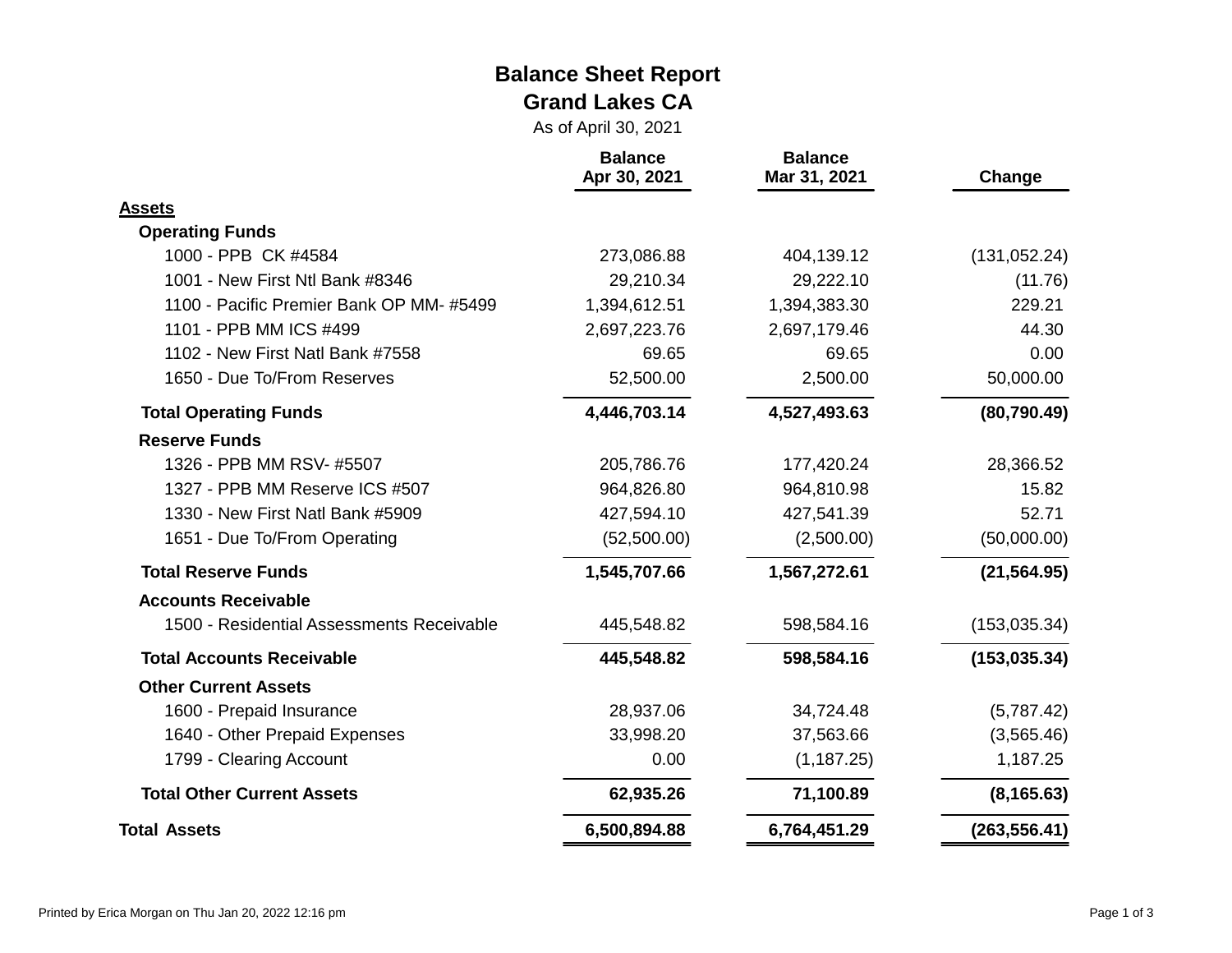#### **Balance Sheet Report Grand Lakes CA**

As of April 30, 2021

|                                           | <b>Balance</b><br>Apr 30, 2021 | <b>Balance</b><br>Mar 31, 2021 | Change        |
|-------------------------------------------|--------------------------------|--------------------------------|---------------|
| <b>Liabilities</b>                        |                                |                                |               |
| <b>Liabilities</b>                        |                                |                                |               |
| 2015 - Returned Check Fee Payable         | 0.00                           | 30.00                          | (30.00)       |
| 2025 - Transfer Fee Payable               | 260.00                         | 260.00                         | 0.00          |
| 2026 - New Account Setup Fee              | 700.00                         | 455.00                         | 245.00        |
| 2036 - PMG Collections                    | 40,885.30                      | 43,990.30                      | (3, 105.00)   |
| 2037 - Payment Plan Fees                  | 1,350.00                       | 1,350.00                       | 0.00          |
| 2050 - Resident Refunds                   | 1,357.00                       | 0.00                           | 1,357.00      |
| 2325 - Accrued Insurance Claims           | 6,700.00                       | 6,700.00                       | 0.00          |
| 2395 - Other Accrued Expenses             | 60,122.17                      | 40,048.88                      | 20,073.29     |
| 2500 - Deposits Held                      | 7,000.00                       | 7,000.00                       | 0.00          |
| 2550 - Prepaid Assessments                | 45,152.95                      | 35,182.76                      | 9,970.19      |
| 2595 - Deferred Revenue                   | 2,398,698.82                   | 2,698,536.17                   | (299, 837.35) |
| <b>Total Liabilities</b>                  | 2,562,226.24                   | 2,833,553.11                   | (271, 326.87) |
| <b>Total Liabilities</b>                  | 2,562,226.24                   | 2,833,553.11                   | (271, 326.87) |
| <b>Owners' Equity</b>                     |                                |                                |               |
| <b>Owners Equity - Prior Years</b>        |                                |                                |               |
| 3000 - Operating Fund - Prior year        | 1,955,851.53                   | 1,955,851.53                   | 0.00          |
| 3005 - Equity Adjustments - Prior Periods | (926.49)                       | 266.05                         | (1, 192.54)   |
| <b>Total Owners Equity - Prior Years</b>  | 1,954,925.04                   | 1,956,117.58                   | (1, 192.54)   |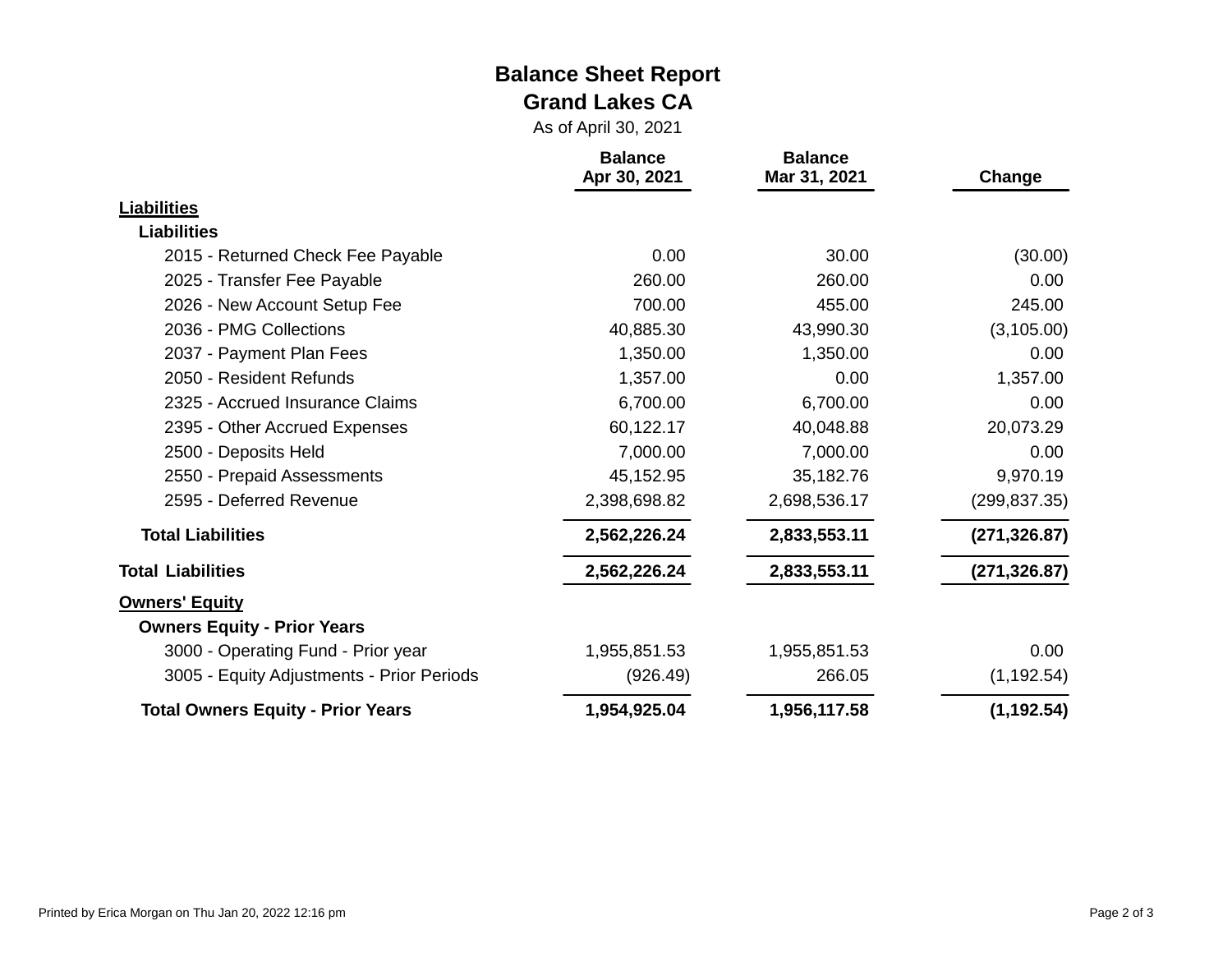# **Balance Sheet Report Grand Lakes CA**

As of April 30, 2021

|                                                 | <b>Balance</b><br>Apr 30, 2021 | <b>Balance</b><br>Mar 31, 2021 | Change        |
|-------------------------------------------------|--------------------------------|--------------------------------|---------------|
| <b>Owners' Equity</b>                           |                                |                                |               |
| <b>Capital Reserves - Prior Years</b>           |                                |                                |               |
| 3102 - Repair & Replacement Reserve - Prior Yrs | 1,739,045.76                   | 1,739,045.76                   | 0.00          |
| <b>Total Capital Reserves - Prior Years</b>     | 1,739,045.76                   | 1,739,045.76                   | 0.00          |
| <b>Total Owners' Equity</b>                     | 3,693,970.80                   | 3,695,163.34                   | (1, 192.54)   |
| Net Income / (Loss)                             | 244,697.84                     | 235,734.84                     | 8,963.00      |
| <b>Total Liabilities and Equity</b>             | 6,500,894.88                   | 6,764,451.29                   | (263, 556.41) |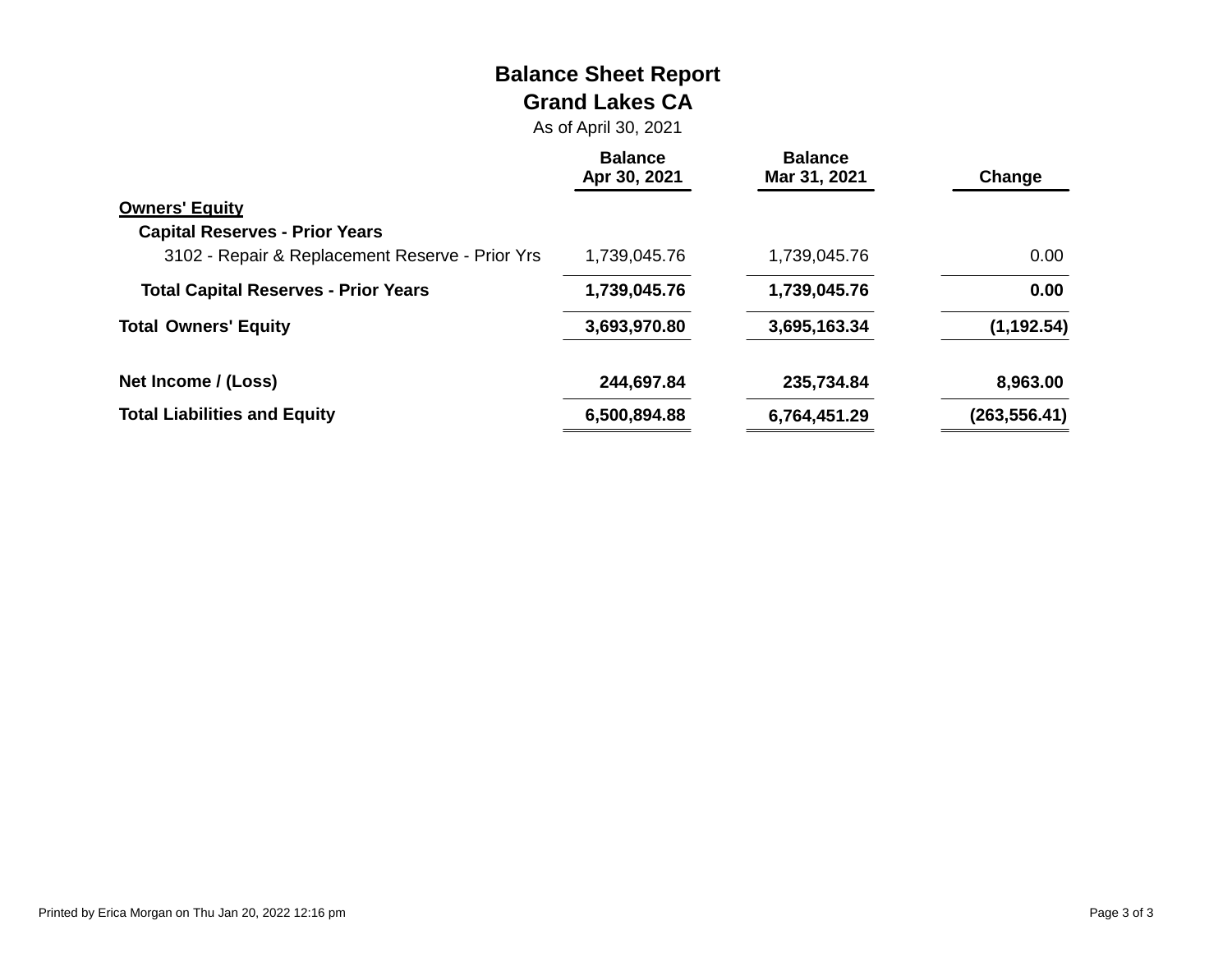|                                             | <b>Current Period -</b> |               |              |               | Year to Date (4 months) | <b>Annual</b> | <b>Budget</b> |              |
|---------------------------------------------|-------------------------|---------------|--------------|---------------|-------------------------|---------------|---------------|--------------|
|                                             | <b>Actual</b>           | <b>Budget</b> | Variance     | <b>Actual</b> | <b>Budget</b>           | Variance      | <b>Budget</b> | Remaining    |
| <b>Income</b>                               |                         |               |              |               |                         |               |               |              |
| <b>Income</b>                               |                         |               |              |               |                         |               |               |              |
| 4000 - Residential Assessments              | 262,487.50              | 262,487.00    | 0.50         | 1,049,950.00  | 1,049,950.00            | 0.00          | 3,149,850.00  | 2,099,900.00 |
| 4016 - Force Mow Income                     | 0.00                    | 42.00         | (42.00)      | 0.00          | 167.00                  | (167.00)      | 500.00        | 500.00       |
| 4070 - Reimbursement                        | 22,313.34               | 35,234.00     | (12,920.66)  | 145,036.71    | 140,937.00              | 4,099.71      | 422,810.00    | 277,773.29   |
| 4130 - Commercial Assessments               | 37,349.85               | 41,390.00     | (4,040.15)   | 149,399.40    | 165,562.00              | (16, 162.60)  | 496,686.00    | 347,286.60   |
| 4250 - Pool Fees                            | 0.00                    | 500.00        | (500.00)     | 0.00          | 2,000.00                | (2,000.00)    | 6,000.00      | 6,000.00     |
| 4710 - Late Fees & Interest                 | 3,758.30                | 1,250.00      | 2,508.30     | 29,881.16     | 5,000.00                | 24,881.16     | 15,000.00     | (14,881.16)  |
| 4720 - Legal Reimbursements                 | 461.00                  | 1,875.00      | (1,414.00)   | 11,258.00     | 7,500.00                | 3,758.00      | 22,500.00     | 11,242.00    |
| 4810 - Compliance Fines                     | (50.00)                 | 0.00          | (50.00)      | (2,350.00)    | 0.00                    | (2,350.00)    | 0.00          | 2,350.00     |
| 4900 - Interest Earned - Operating Accounts | 273.51                  | 0.00          | 273.51       | 1,000.59      | 0.00                    | 1,000.59      | 0.00          | (1,000.59)   |
| <b>Total Income</b>                         | 326,593.50              | 342,778.00    | (16, 184.50) | 1,384,175.86  | 1,371,116.00            | 13,059.86     | 4,113,346.00  | 2,729,170.14 |
| <b>Total Operating Income</b>               | 326,593.50              | 342,778.00    | (16, 184.50) | 1,384,175.86  | 1,371,116.00            | 13,059.86     | 4,113,346.00  | 2,729,170.14 |
| <b>Expense</b>                              |                         |               |              |               |                         |               |               |              |
| <b>Administrative</b>                       |                         |               |              |               |                         |               |               |              |
| 5000 - General Administrative               | 20.20                   | 175.00        | (154.80)     | 128.45        | 700.00                  | (571.55)      | 2,100.00      | 1,971.55     |
| 5005 - Application/Processing               | 450.00                  | 250.00        | 200.00       | 1,900.00      | 1,000.00                | 900.00        | 3,000.00      | 1,100.00     |
| 5010 - Bad Debt                             | 1,757.54                | 417.00        | 1,340.54     | 14,756.71     | 1,667.00                | 13,089.71     | 5,000.00      | (9,756.71)   |
| 5025 - Billing/Collections                  | 0.00                    | 2,083.00      | (2,083.00)   | 0.00          | 8,333.00                | (8,333.00)    | 25,000.00     | 25,000.00    |
| 5027 - Committees                           | 0.00                    | 125.00        | (125.00)     | 0.00          | 500.00                  | (500.00)      | 1,500.00      | 1,500.00     |
| 5035 - Decorations                          | 0.00                    | 1,833.00      | (1,833.00)   | 11,889.00     | 7,333.00                | 4,556.00      | 22,000.00     | 10,111.00    |
| 5075 - Meeting Expense                      | 0.00                    | 83.00         | (83.00)      | 0.00          | 333.00                  | (333.00)      | 1,000.00      | 1,000.00     |
| 5090 - Office Supplies                      | 10.92                   | 250.00        | (239.08)     | 45.46         | 1,000.00                | (954.54)      | 3,000.00      | 2,954.54     |
| 5100 - Records Storage                      | 824.95                  | 467.00        | 357.95       | 1,488.95      | 1,867.00                | (378.05)      | 5,600.00      | 4,111.05     |
| 5115 - Web Site Maintenance                 | 0.00                    | 79.00         | (79.00)      | 0.00          | 317.00                  | (317.00)      | 950.00        | 950.00       |
| 5195 - Other Administrative Services        | 11.76                   | 33.00         | (21.24)      | 386.76        | 133.00                  | 253.76        | 400.00        | 13.24        |
| 5200 - Community Events                     | 0.00                    | 4,167.00      | (4, 167.00)  | 0.00          | 16,667.00               | (16,667.00)   | 50,000.00     | 50,000.00    |
| 5210 - Printing & Copying                   | 109.50                  | 1,375.00      | (1,265.50)   | 616.20        | 5,500.00                | (4,883.80)    | 16,500.00     | 15,883.80    |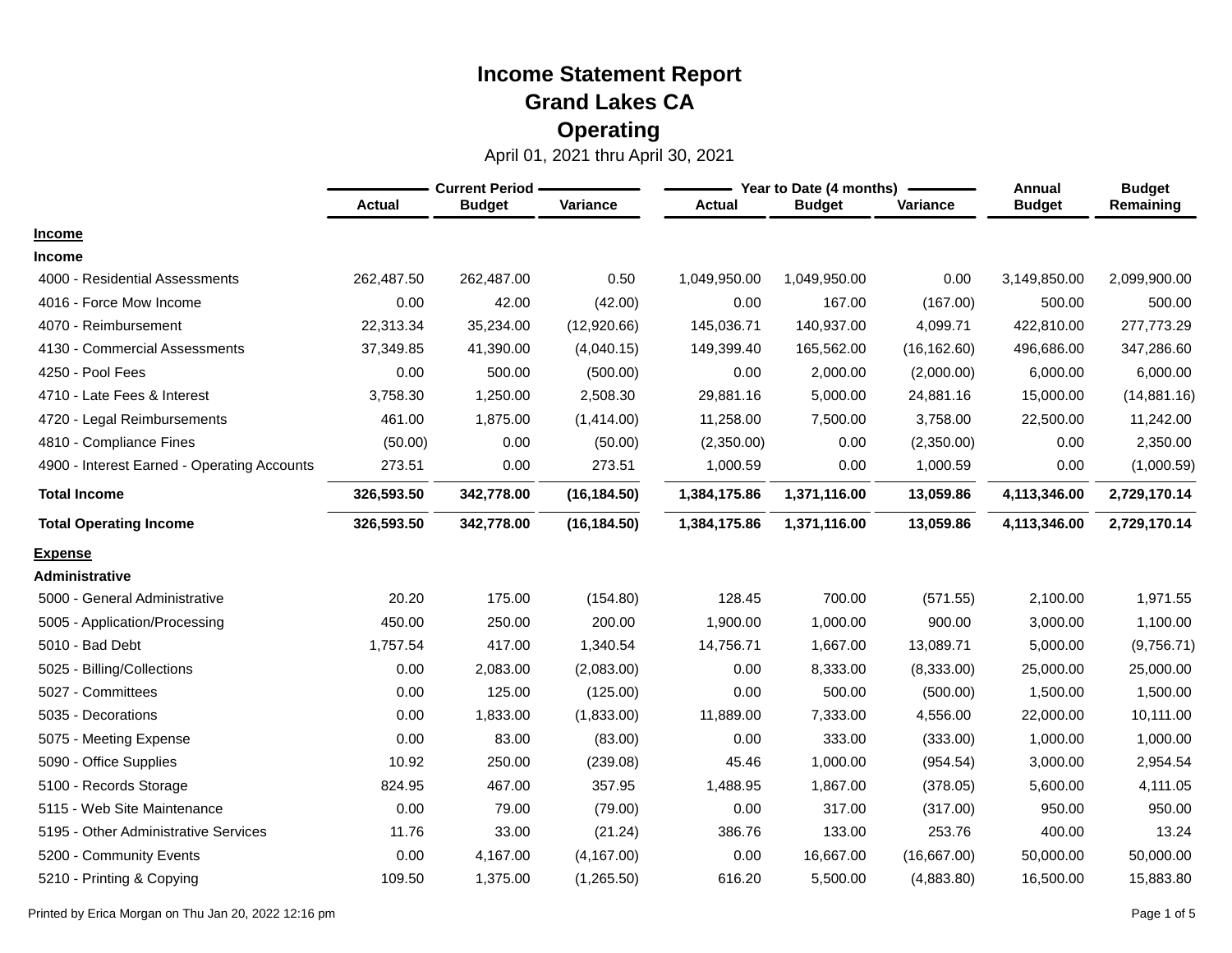April 01, 2021 thru April 30, 2021

|                                         | <b>Current Period -</b> |               |              |               | Year to Date (4 months) | Annual        | <b>Budget</b> |              |
|-----------------------------------------|-------------------------|---------------|--------------|---------------|-------------------------|---------------|---------------|--------------|
|                                         | <b>Actual</b>           | <b>Budget</b> | Variance     | <b>Actual</b> | <b>Budget</b>           | Variance      | <b>Budget</b> | Remaining    |
| <b>Expense</b>                          |                         |               |              |               |                         |               |               |              |
| <b>Administrative</b>                   |                         |               |              |               |                         |               |               |              |
| 5215 - Postage                          | 72.33                   | 1,417.00      | (1,344.67)   | 440.78        | 5,667.00                | (5,226.22)    | 17,000.00     | 16,559.22    |
| <b>Total Administrative</b>             | 3,257.20                | 12,754.00     | (9,496.80)   | 31,652.31     | 51,017.00               | (19, 364.69)  | 153,050.00    | 121,397.69   |
| <b>Insurance</b>                        |                         |               |              |               |                         |               |               |              |
| 5460 - Property Insurance Premiums      | 5,787.42                | 5,817.00      | (29.58)      | 23,149.68     | 23,267.00               | (117.32)      | 69,800.00     | 46,650.32    |
| <b>Total Insurance</b>                  | 5,787.42                | 5,817.00      | (29.58)      | 23,149.68     | 23,267.00               | (117.32)      | 69,800.00     | 46,650.32    |
| <b>Utilities</b>                        |                         |               |              |               |                         |               |               |              |
| 6000 - Electric Service                 | 14,711.50               | 13,333.00     | 1,378.50     | 54,522.87     | 53,333.00               | 1,189.87      | 160,000.00    | 105,477.13   |
| 6025 - Water Service                    | 7,612.75                | 42,917.00     | (35, 304.25) | 12,464.05     | 171,667.00              | (159, 202.95) | 515,000.00    | 502,535.95   |
| 6050 - Telephone Service                | 1,525.06                | 1,250.00      | 275.06       | 6,537.75      | 5,000.00                | 1,537.75      | 15,000.00     | 8,462.25     |
| 6055 - Internet Service                 | 441.84                  | 458.00        | (16.16)      | 1,767.36      | 1,833.00                | (65.64)       | 5,500.00      | 3,732.64     |
| 6075 - Other Utility Expenses           | 20,561.00               | 20,333.00     | 228.00       | 49,405.76     | 81,333.00               | (31, 927.24)  | 244,000.00    | 194,594.24   |
| <b>Total Utilities</b>                  | 44,852.15               | 78,291.00     | (33, 438.85) | 124,697.79    | 313,166.00              | (188, 468.21) | 939,500.00    | 814,802.21   |
| Landscaping                             |                         |               |              |               |                         |               |               |              |
| 6100 - Grounds & Landscaping - Contract | 63,393.22               | 72,668.00     | (9,274.78)   | 252,897.88    | 290,673.00              | (37, 775.12)  | 872,019.00    | 619,121.12   |
| 6115 - 7M Shared Median                 | 6,216.00                | 518.00        | 5,698.00     | 6,216.00      | 2,072.00                | 4,144.00      | 6,216.00      | 0.00         |
| 6140 - Force Mow                        | 0.00                    | 42.00         | (42.00)      | 0.00          | 167.00                  | (167.00)      | 500.00        | 500.00       |
| 6145 - Mulch                            | 0.00                    | 4,667.00      | (4,667.00)   | 0.00          | 18,667.00               | (18,667.00)   | 56,000.00     | 56,000.00    |
| 6150 - Seasonal Color/Plantings         | 31,705.50               | 9,167.00      | 22,538.50    | 31,705.50     | 36,667.00               | (4,961.50)    | 110,000.00    | 78,294.50    |
| 6160 - Tree Maintenance                 | 0.00                    | 12,500.00     | (12,500.00)  | 10,925.00     | 50,000.00               | (39,075.00)   | 150,000.00    | 139,075.00   |
| 6165 - Tree Removal                     | 275.00                  | 1,800.00      | (1,525.00)   | 1,475.00      | 7,200.00                | (5,725.00)    | 21,600.00     | 20,125.00    |
| 6199 - Landscape Other                  | 19,500.00               | 833.00        | 18,667.00    | 19,500.00     | 3,333.00                | 16,167.00     | 10,000.00     | (9,500.00)   |
| 6200 - Irrigation Repair & Maintenance  | 9,500.00                | 13,750.00     | (4,250.00)   | 42,717.05     | 55,000.00               | (12, 282.95)  | 165,000.00    | 122,282.95   |
| <b>Total Landscaping</b>                | 130,589.72              | 115,945.00    | 14,644.72    | 365,436.43    | 463,779.00              | (98, 342.57)  | 1,391,335.00  | 1,025,898.57 |
| <b>Contracted Services</b>              |                         |               |              |               |                         |               |               |              |
| 6418 - Fountains/Ponds/Lakes Services   | 8,600.00                | 8,600.00      | 0.00         | 34,400.00     | 34,400.00               | 0.00          | 103,200.00    | 68,800.00    |
| 6434 - Pest Control                     | 4,435.40                | 2,168.00      | 2,267.40     | 10,024.53     | 8,673.00                | 1,351.53      | 26,020.00     | 15,995.47    |

Printed by Erica Morgan on Thu Jan 20, 2022 12:16 pm Page 2 of 5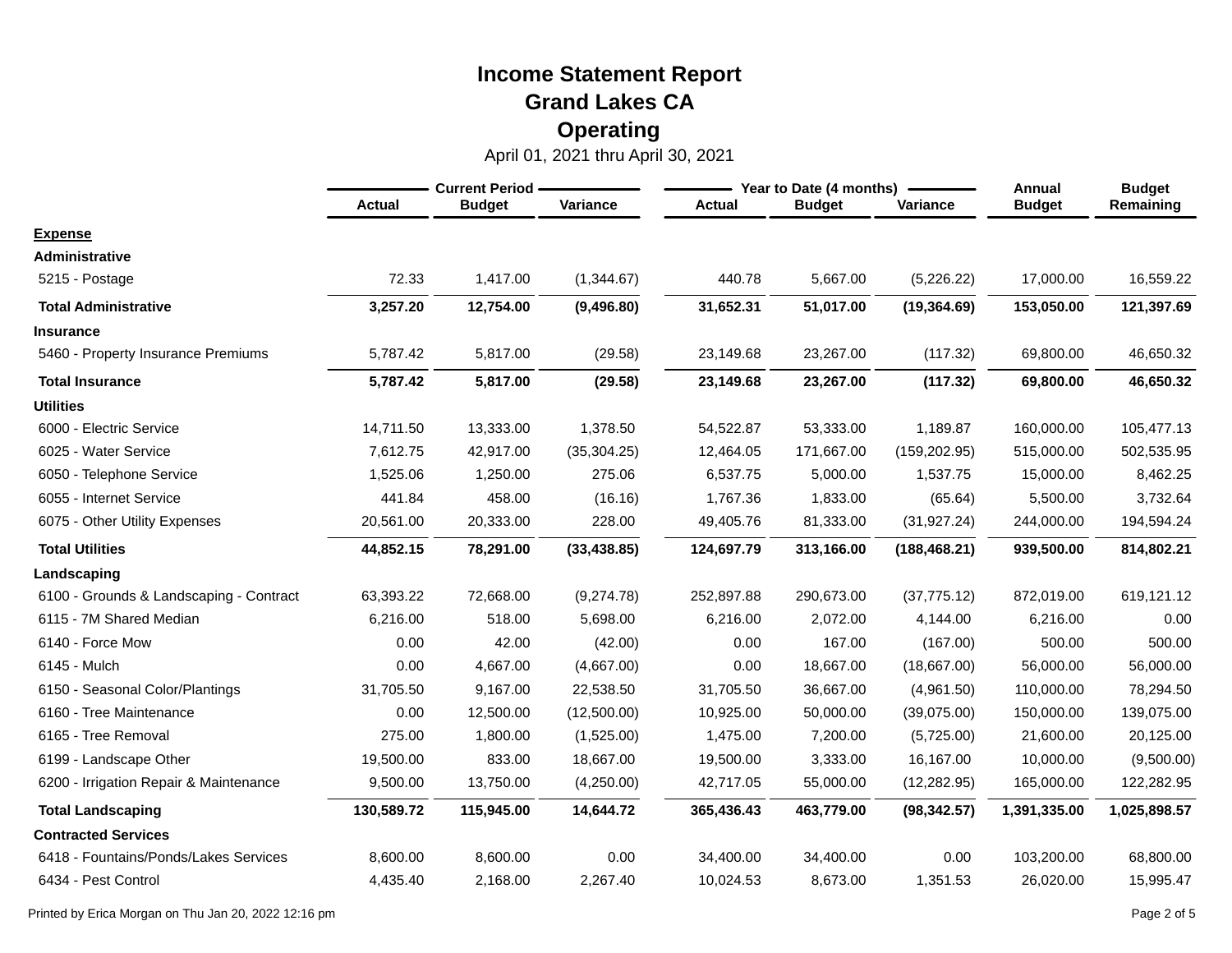|                                              | <b>Current Period</b> |               |              |               | Year to Date (4 months) | Annual       | <b>Budget</b> |             |
|----------------------------------------------|-----------------------|---------------|--------------|---------------|-------------------------|--------------|---------------|-------------|
|                                              | <b>Actual</b>         | <b>Budget</b> | Variance     | <b>Actual</b> | <b>Budget</b>           | Variance     | <b>Budget</b> | Remaining   |
| <b>Expense</b>                               |                       |               |              |               |                         |              |               |             |
| <b>Contracted Services</b>                   |                       |               |              |               |                         |              |               |             |
| 6438 - Pool Management                       | 4,205.00              | 21,366.00     | (17, 161.00) | 16,720.00     | 85,465.00               | (68, 745.00) | 256,396.00    | 239,676.00  |
| 6440 - Safety & Security                     | 33,810.00             | 35,234.00     | (1,424.00)   | 110,519.11    | 140,937.00              | (30, 417.89) | 422,810.00    | 312,290.89  |
| <b>Total Contracted Services</b>             | 51,050.40             | 67,368.00     | (16, 317.60) | 171,663.64    | 269,475.00              | (97, 811.36) | 808,426.00    | 636,762.36  |
| <b>Repair &amp; Maintenance</b>              |                       |               |              |               |                         |              |               |             |
| 6530 - Common Areas Repair & Maintenance     | 6,444.23              | 833.00        | 5,611.23     | 9,729.18      | 3,333.00                | 6,396.18     | 10,000.00     | 270.82      |
| 6545 - Electrical Supplies/Repair & Maintena | 0.00                  | 417.00        | (417.00)     | 0.00          | 1,667.00                | (1,667.00)   | 5,000.00      | 5,000.00    |
| 6560 - Fence Repair & Maintenance            | 1,389.19              | 417.00        | 972.19       | 2,045.42      | 1,667.00                | 378.42       | 5,000.00      | 2,954.58    |
| 6585 - Fountain/Pond/Lake Repair & Mainter   | 5,335.98              | 14,583.00     | (9,247.02)   | 35,824.32     | 58,333.00               | (22,508.68)  | 175,000.00    | 139,175.68  |
| 6595 - Gate & Monument Repair & Maintena     | 3,250.00              | 250.00        | 3,000.00     | 3,250.00      | 1,000.00                | 2,250.00     | 3,000.00      | (250.00)    |
| 6600 - General Repair & Maintenance          | 612.70                | 833.00        | (220.30)     | 4,074.73      | 3,333.00                | 741.73       | 10,000.00     | 5,925.27    |
| 6640 - Lighting Supplies/Repair & Maintenan  | 3,455.32              | 1,750.00      | 1,705.32     | 6,927.04      | 7,000.00                | (72.96)      | 21,000.00     | 14,072.96   |
| 6645 - Locks & Keys Repair & Maintenance     | 0.00                  | 167.00        | (167.00)     | 0.00          | 667.00                  | (667.00)     | 2,000.00      | 2,000.00    |
| 6680 - Painting Services & Supplies          | 0.00                  | 833.00        | (833.00)     | 1,500.00      | 3,333.00                | (1,833.00)   | 10,000.00     | 8,500.00    |
| 6685 - Playground Maintenance/Repairs        | 0.00                  | 750.00        | (750.00)     | 0.00          | 3,000.00                | (3,000.00)   | 9,000.00      | 9,000.00    |
| 6695 - Plumbing Supplies/Repair & Maintena   | 2,584.51              | 83.00         | 2,501.51     | 6,186.22      | 333.00                  | 5,853.22     | 1,000.00      | (5, 186.22) |
| 6700 - Pool Supplies/Repair & Maintenance    | 1,218.47              | 2,083.00      | (864.53)     | 6,112.07      | 8,333.00                | (2,220.93)   | 25,000.00     | 18,887.93   |
| 6705 - Power Washing Services & Supplies     | 0.00                  | 2,083.00      | (2,083.00)   | 350.00        | 8,333.00                | (7,983.00)   | 25,000.00     | 24,650.00   |
| 6710 - Fish Stocking                         | 0.00                  | 833.00        | (833.00)     | 0.00          | 3,333.00                | (3,333.00)   | 10,000.00     | 10,000.00   |
| - Signage Repair & Maintenance<br>6745       | 0.00                  | 83.00         | (83.00)      | 0.00          | 333.00                  | (333.00)     | 1,000.00      | 1,000.00    |
| 6750 - Trail Maintenance                     | 0.00                  | 125.00        | (125.00)     | 0.00          | 500.00                  | (500.00)     | 1,500.00      | 1,500.00    |
| 6765 - Tennis Court Repair & Maintenance     | 829.00                | 333.00        | 496.00       | 2,434.01      | 1,333.00                | 1,101.01     | 4,000.00      | 1,565.99    |
| 6770 - Vandalism Repair & Maintenance        | 0.00                  | 167.00        | (167.00)     | 0.00          | 667.00                  | (667.00)     | 2,000.00      | 2,000.00    |
| <b>Total Repair &amp; Maintenance</b>        | 25,119.40             | 26,623.00     | (1,503.60)   | 78,432.99     | 106,498.00              | (28,065.01)  | 319,500.00    | 241,067.01  |
| <b>Professional Services</b>                 |                       |               |              |               |                         |              |               |             |
| 7000 - Audit & Tax Services                  | 0.00                  | 350.00        | (350.00)     | 0.00          | 1,400.00                | (1,400.00)   | 4,200.00      | 4,200.00    |
| 7020 - Legal Services                        | 1,330.00              | 833.00        | 497.00       | 4,280.00      | 3,333.00                | 947.00       | 10,000.00     | 5,720.00    |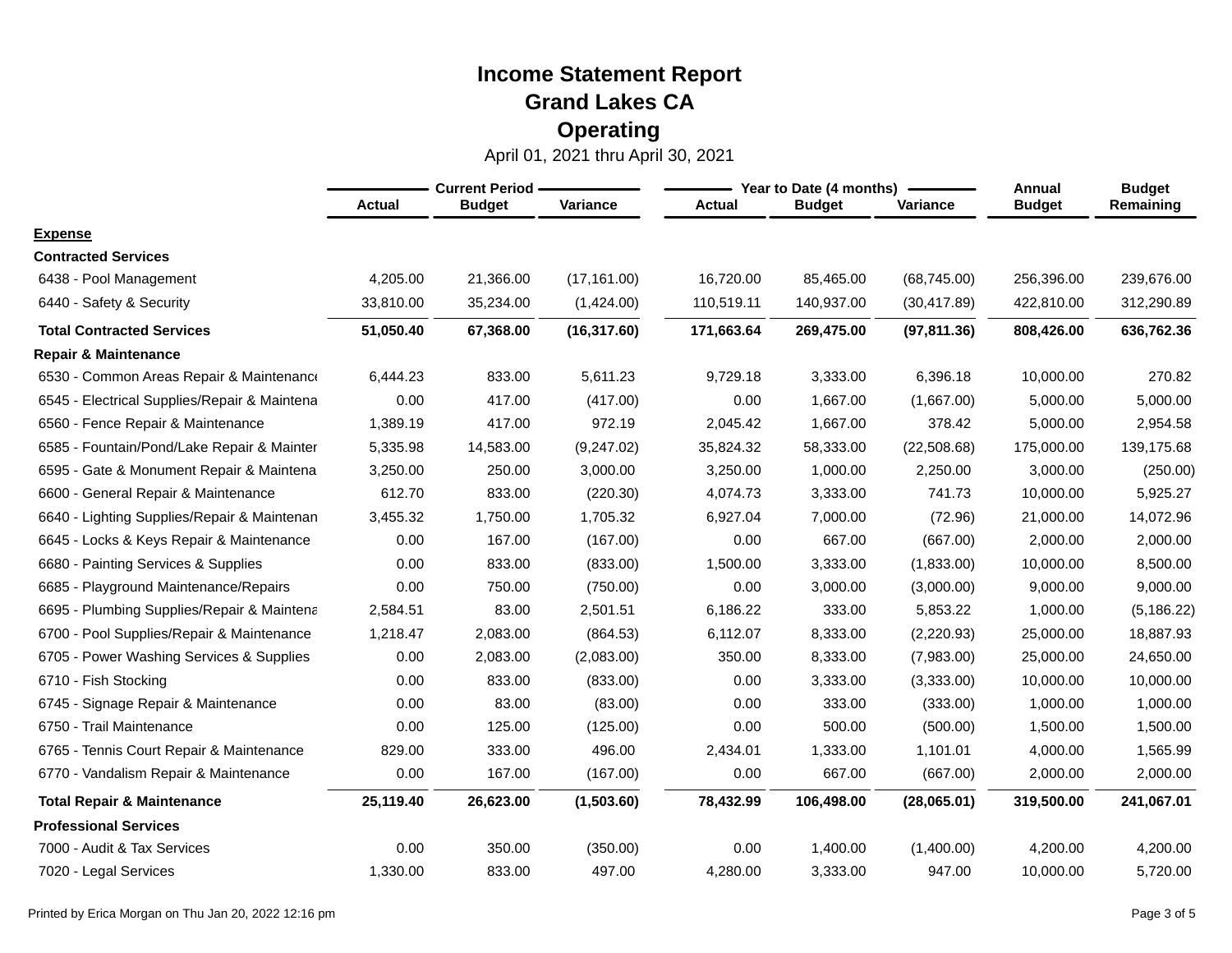|                                           | <b>Current Period -</b> |               |              |               | Year to Date (4 months) | Annual        | <b>Budget</b> |                |
|-------------------------------------------|-------------------------|---------------|--------------|---------------|-------------------------|---------------|---------------|----------------|
|                                           | <b>Actual</b>           | <b>Budget</b> | Variance     | <b>Actual</b> | <b>Budget</b>           | Variance      | <b>Budget</b> | Remaining      |
| <b>Expense</b>                            |                         |               |              |               |                         |               |               |                |
| <b>Professional Services</b>              |                         |               |              |               |                         |               |               |                |
| 7025 - Legal Services - Collections       | 21.00                   | 1,667.00      | (1,646.00)   | 10,783.00     | 6,667.00                | 4,116.00      | 20,000.00     | 9,217.00       |
| 7035 - Legal Services - Deed Restrictions | 0.00                    | 417.00        | (417.00)     | 35.00         | 1,667.00                | (1,632.00)    | 5,000.00      | 4,965.00       |
| 7040 - Management Fees                    | 5,708.26                | 5,820.00      | (111.74)     | 22,833.04     | 23,280.00               | (446.96)      | 69,840.00     | 47,006.96      |
| <b>Total Professional Services</b>        | 7,059.26                | 9,087.00      | (2,027.74)   | 37,931.04     | 36,347.00               | 1,584.04      | 109,040.00    | 71,108.96      |
| Taxes                                     |                         |               |              |               |                         |               |               |                |
| 9015 - Property/Real Estate Tax           | 0.00                    | 208.00        | (208.00)     | (223.96)      | 833.00                  | (1,056.96)    | 2,500.00      | 2,723.96       |
| <b>Total Taxes</b>                        | 0.00                    | 208.00        | (208.00)     | (223.96)      | 833.00                  | (1,056.96)    | 2,500.00      | 2,723.96       |
| <b>Other Expenses</b>                     |                         |               |              |               |                         |               |               |                |
| 9105 - Reserve Contribution Expense       | 28,350.00               | 28,350.00     | 0.00         | 113,400.00    | 113,400.00              | 0.00          | 340,200.00    | 226,800.00     |
| <b>Total Other Expenses</b>               | 28,350.00               | 28,350.00     | 0.00         | 113,400.00    | 113,400.00              | 0.00          | 340,200.00    | 226,800.00     |
| <b>Total Operating Expense</b>            | 296,065.55              | 344,443.00    | (48, 377.45) | 946,139.92    | 1,377,782.00            | (431, 642.08) | 4,133,351.00  | 3, 187, 211.08 |
| Total Operating Income / (Loss)           | 30,527.95               | (1,665.00)    | 32,192.95    | 438,035.94    | (6,666.00)              | 444,701.94    | (20,005.00)   | (458, 040.94)  |